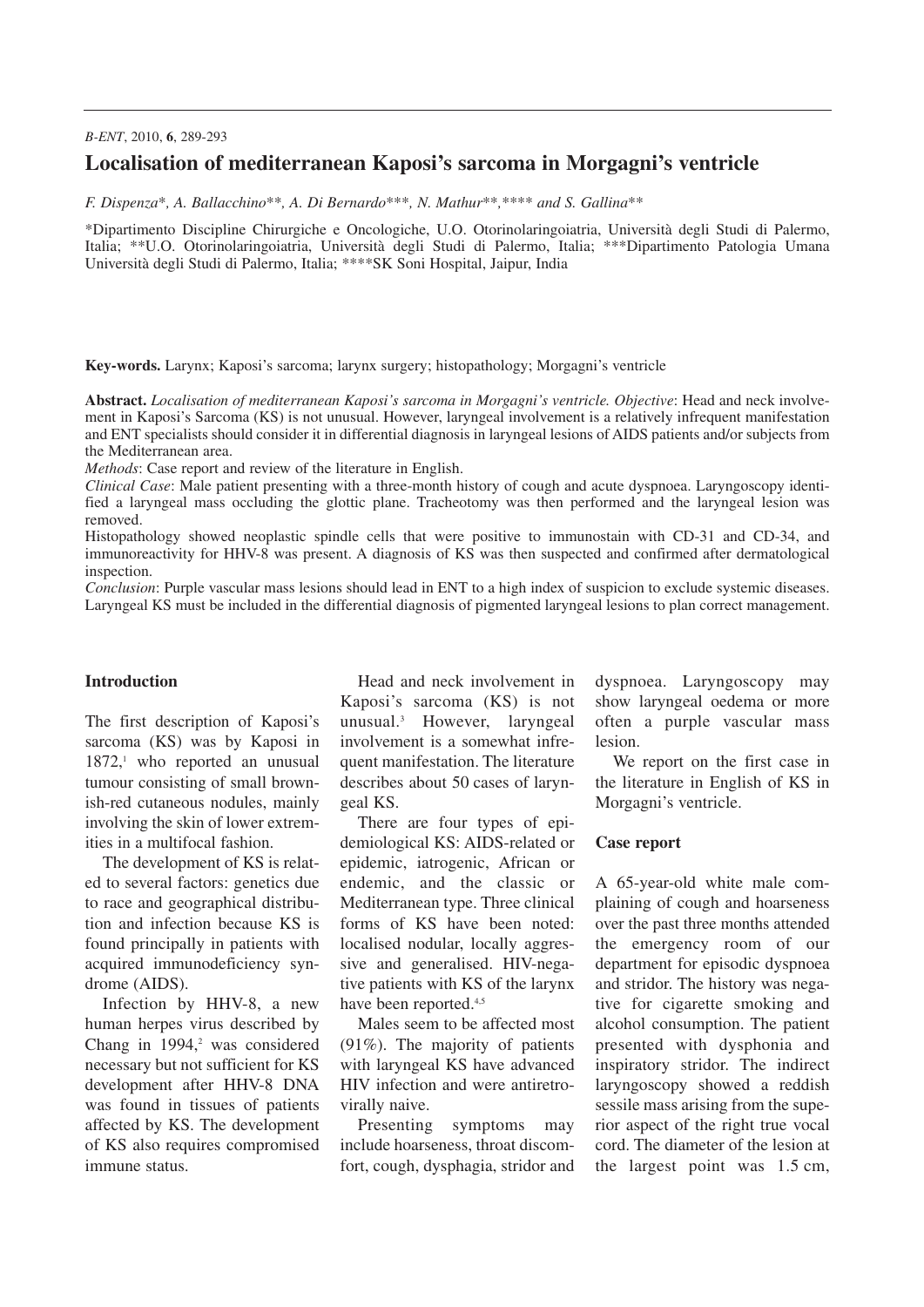

*Figure 1* Laryngeal Kaposi's Sarcoma mass excised

compromising the respiratory passage. Vocal cord motility was normal, as was the rest of the mucosa. Head and neck clinical examination did not reveal lymph node disease.

The patient underwent an urgent tracheotomy because of the stridor, low oxygen saturation (average of 93%) and severe dyspnoea.

Pre-operative routine blood tests results were normal, as were thoracic radiographs.

The patient underwent a direct microlaryngoscopy, revealing that the true origin of the lesion was above the arcuate line in the fundus of the right Morgagni's ventricle. The lesion was completely excised (Figure 1) by means of laser-assisted surgery. The tracheostomy was then closed in the same intervention.

Histopathology revealed the proliferation of neoplastic spindle cells arranged in intersecting fascicles, which form slit-like vascular spaces of various dimensions containing red cells (Figure 2). The specimens were positive to immunostain with CD-31 and



*Figure 2* Neoplastic cells showing nuclear immunoreactivity for HHV-8. (Strept-ABC; original magnification 400×).



#### *Figure 3*

This section shows the proliferation of the neoplastic spindle cells arranged in intersecting fascicles which form slit-like vascular spaces of various dimensions containing red cells. (Hematoxilin-Eosin staining; original magnification 200×).

CD-34. Nuclear immunoreactivity for HHV-8 was present, confirming the suspected diagnosis of KS (Figure 3).

The patient was then readmitted for further analysis and to evaluate the possibility of HIV infection. No signs of HIV infection were found. Blood tests were repeated and ELISA examination for HIV, CMV and EBV viruses were also performed. All values were in the

normal range. No virus infection was found.

A total body dermatological examination was then conducted, showing typical KS nodular lesions on both feet (Figure 4). The definitive diagnosis of Mediterranean or classic KS was made.

The patient was then followedup. After one year, no recurrent laryngeal lesions were detected,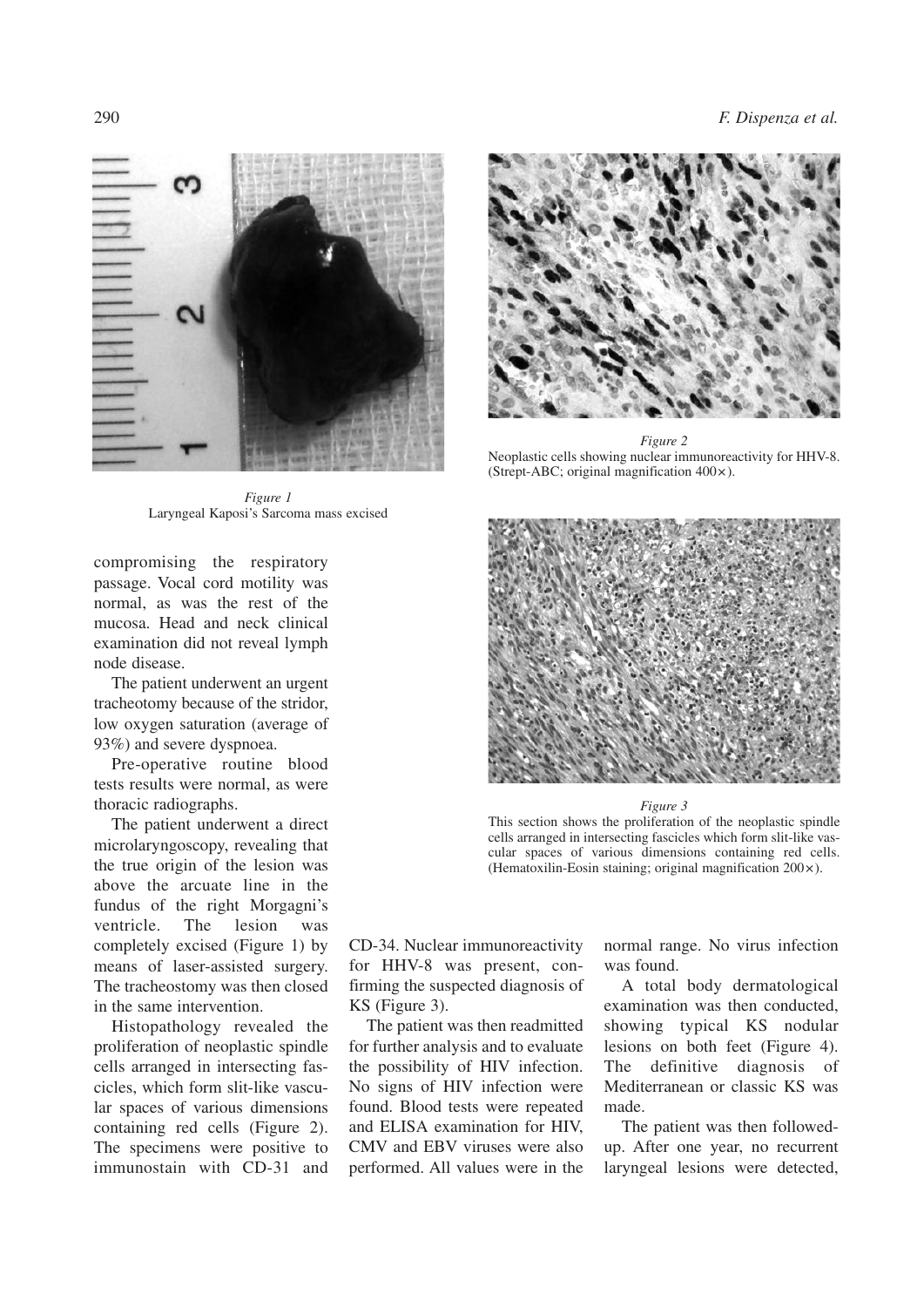# *Laryngeal Kaposi's Sarcoma* 291



*Figure 4* Nodular skin lesions on the right foot, typical of Classic Kaposi's Sarcoma.

and the skin lesion did not show any change.

## **Discussion**

Mediterranean type or classic KS occurs in the older population of the Mediterranean area and it affects men 15 times more often than women. The nodular lesions are mainly situated in the lower extremities; they are indolent and infrequently cause morbidity. Conversely, the epidemic form of KS occurs in immunocompromised subjects (AIDS-related). The lesions in this form are aggressive and multicentric.

About 40% of AIDS patients will develop KS during the course of the disease, and two-thirds of these patients will have head and neck involvement. 6

The lesions are reddish-purple, multicentric macules and nodules. Histologically, the typical features of KS are spindle-shaped cells with numerous vascular channels and extravasated erythrocytes. Deposits of haemosiderin are present in a collagen stroma. An inflammatory infiltrate may be present. Immunostain is performed with HHV-8 antibodies to confirm the viral infection and hence the diagnosis.

The two largest series of patients affected by laryngeal KS have been reported by Abramson *et al*. <sup>7</sup> in 1970 with 13 patients and by Mochloulis<sup>8</sup> in 1996 with 17 cases. Classic KS of the larynx is a rare

#### *Table I*

| The literature relating to Kaposi's sarcoma, including the present case* |  |  |  |
|--------------------------------------------------------------------------|--|--|--|
|--------------------------------------------------------------------------|--|--|--|

| <b>Author</b>             | Year | <b>Cases</b>   | <b>Site involved</b>                               | <b>Local treatment</b>                           | <b>Type</b> |
|---------------------------|------|----------------|----------------------------------------------------|--------------------------------------------------|-------------|
| Reynolds <sup>10</sup>    | 1965 | $\mathbf{1}$   | Arytenoids-Epiglottis                              | Tracheotomy                                      | Classic     |
| Coyas <sup>11</sup>       | 1983 | $\mathbf{1}$   | Larynx                                             | Tracheotomy                                      | Classic     |
| Abramson <sup>7</sup>     | 1970 | 13             | Larynx                                             |                                                  | Classic     |
| Moritsch <sup>16</sup>    | 1978 | 1              | Larynx-Hypopharynx                                 | Tracheotomy                                      | Classic     |
| Abemayor <sup>3</sup>     | 1983 | $\mathbf{1}$   | Epiglottis                                         |                                                  | Epidemic    |
| Gnepp <sup>12</sup>       | 1984 | $\overline{2}$ | Anterior commissure (1)<br>Larynx-Hypopharynx (1)  | Excision (1)<br>Tracheotomy (1)                  | Epidemic    |
| Weidauer <sup>17</sup>    | 1986 | $\mathbf{1}$   | Larynx                                             | Excision                                         | Epidemic    |
| Levy <sup>18</sup>        | 1990 | 1              | Glottic                                            |                                                  | Epidemic    |
| Friedman <sup>13</sup>    | 1996 | 6              | Larynx                                             | Intralesional vinblastine (6)<br>Tracheotomy (1) | Epidemic    |
| Mochloulis <sup>8</sup>   | 1996 | 17             | Supraglottic (11)<br>Glottic (8)<br>Subglottic (3) | Tracheotomy (1)<br>Radiotherapy (5)              | Epidemic    |
| Schiff <sup>19</sup>      | 1997 | $\overline{2}$ | Epiglottis $(2)$                                   | Biopsy $(1)$ excision $(1)$                      | Epidemic    |
| Beitler <sup>9</sup>      | 1996 | $\mathbf{1}$   | Larynx                                             | Tracheotomy (1)                                  | Epidemic    |
| $\rm Gras^{20}$           | 1999 | 1              | Supraglottic                                       | Intralesional injection                          | Epidemic    |
| Alkhuja <sup>21</sup>     | 2001 | $\mathbf{1}$   | Larynx                                             | Tracheotomy                                      | Epidemic    |
| Ares <sup>22</sup>        | 2005 | 1              | Larynx                                             | Tracheotomy                                      | Epidemic    |
| Angouridakis <sup>4</sup> | 2006 | $\mathbf{1}$   | Vocal cord                                         | Excision                                         | Classic     |
| Ashurov <sup>5</sup>      | 2007 | $\mathbf{1}$   | Larynx                                             |                                                  | Classic     |
| Dispenza*                 | 2008 | 1              | Larynx                                             | Tracheotomy and excision                         | Classic     |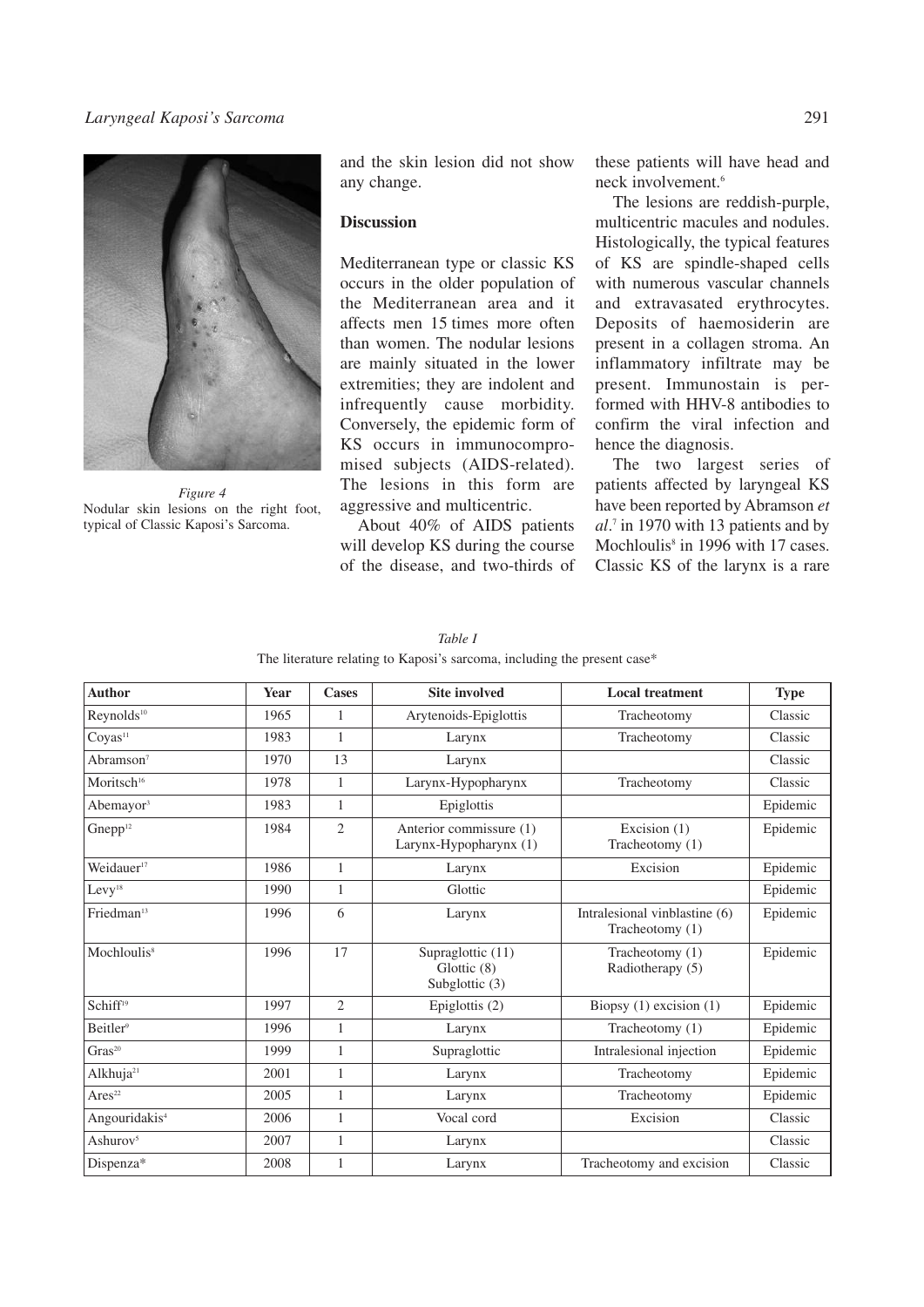entity with less than 20 cases reported in the literature (Table 1).

The clinical presentation of laryngeal KS is variable, depending on the site and the stage of the disease. The symptoms range from dysphonic voice to stridor and dyspnoea due to upper airway obstruction. In the literature, ten cases of laryngeal KS needed tracheotomy, 8-13 including the present case (Table 1).

Diagnostic biopsies were performed without complications in several patients, but biopsies of such vascular lesions have been associated with brisk and potentially fatal bleeding. 8

The diagnosis of KS is generally made after histopathology, particularly in Classic KS, because of the lack of manifest extralaryngeal symptoms. In AIDS patients, the index of suspicion is higher than in other patients affected by the Mediterranean form.

Therapeutic options include: low-dose irradiation, intralesional chemotherapy, ablation and systemic therapy if there is disseminated disease. Obstructing laryngeal lesions require urgent intervention with tracheotomy. Depending upon the location of the lesion, a tracheotomy may contribute to mortality as a result of fatal haemorrhaging. <sup>9</sup> A tracheotomy is generally adopted in these patients when transoral intubation for general anaesthesia is difficult or impossible, and in cases of severe dyspnoea. Furthermore, surgeons should bear in mind that Kaposi's nodules may be bleeding lesions, and so intraoperative haemorrhaging during transoral surgery may be well managed if the airways are saved. Surgical excision is adopted for isolated lesions and for those obstructing the airway. The tran-

soral modality for the surgical removal of the lesions is the first choice because it allows for the prompt and good visualisation of the glottic plane and rapid postoperative healing.

In our case the lesion was removed after airway patency was restored by tracheotomy. Tracheotomy may be closed once the lesion is removed.

Friedman *et al.* adopted the intralesional injection of Vinblastine sulphate, with an appreciable response in over 75% of cases. Only one patient required a tracheotomy for upper airway obstruction. 13

The Mediterranean type of KS does not generally contribute to patient mortality and the treatment of asymptomatic laryngeal lesions may be conservative<sup>8</sup>, as in other laryngeal lesions. 14,15 In the epidemic type, death is secondary to other AIDS-related disease processes.

## **Conclusion**

Laryngeal KS is a rare clinical entity. To the best of our knowledge this is the first case reported in the English literature of KS affecting the laryngeal ventricle. The clinical investigation generally shows a mass without malignant features. The definitive diagnosis is established after histopathology, but the index of suspicion is high, especially in AIDS patients. It must be included in the differential diagnosis of pigmented laryngeal lesions. Urgent treatment may be required in cases of acute stridor due to an occluding mass. Classic KS is not an aggressive disease and patients usually die of other diseases, but follow-up is mandatory to prevent locoregional recurrence or new primary lesions.

## **References**

- 1. Kaposi M. Idiopathisches multiples Pigmentsarkom der Haut. *Arch Dermatol Syph (Prague).* 1872;4:265- 273.
- 2. Chang Y, Cesarman E, Pessin MS, Lee F, Culpepper J, Knowles DM, Moore PS. Identification of herpes virus-like DNA sequences in AIDSassociated Kaposi's sarcoma. *Science.* 1994;266:1865-1869.
- 3. Abemayor E, Calcaterra TC. Kaposi's sarcoma and community-acquired immune deficiency syndrome. *Arch Otolaryngol.* 1983;109:536-542.
- 4. Angouridakis N, Costantinidis J, Karkavelas G, Vlachtsis K, Mpouras K, Daniilidis J. Classic (mediterranean) Kaposi sarcoma of the true vocal cord: a case report and review of the literature. *Eur Arch Otolaryngol.* 2006;263:537-540.
- 5. Ashurov ZM, Mustafaev DM, Sivkovich OO, Akhmedov IN. Kaposi sarcoma of the larynx in a patient with a negative test for AIDS. *Vestn Otorinolaringol.* 2007;5:79-80.
- 6. Stafford ND, Herdman RCD, Forster S, Munro AJ. Kaposi's sarcoma of the head and neck in patients with AIDS. *J Laryngol Otol.* 1989; 103:536-542.
- 7. Abramson AL, Simons RL. Kaposi's sarcoma of the head and neck. *Arch Otolaryngol.* 1970;92:505-508.
- 8. Mochloulis G, Irving RM, Grant HR, Miller RF. Laryngeal Kaposi's sarcoma in patients with AIDS. *J Laryngol Otol.* 1996;110:1034-1037.
- 9. Beitler AJ, Ptaszynski K, Karpel JP. Upper airway obstruction in a woman with AIDS-related laryngeal Kaposi's sarcoma. *Chest.* 1996;109:836-837.
- 10. Reynolds WA, Winkelmann RK, Soule EH. Kaposi's sarcoma: a clinicopathologic study with particular reference to its relationship to the reticuloendothelial system. *Medicine (Baltimore).* 1965;44:419-443.
- 11. Coyas A, Eliadellis E, Anastassiades O. Kaposi's Sarcoma of the larynx. *J Laryngol Otol.* 1983; 97:647-649.
- 12. Gnepp DR, Chandler W, Hyams V. Primary Kaposi's sarcoma of the head